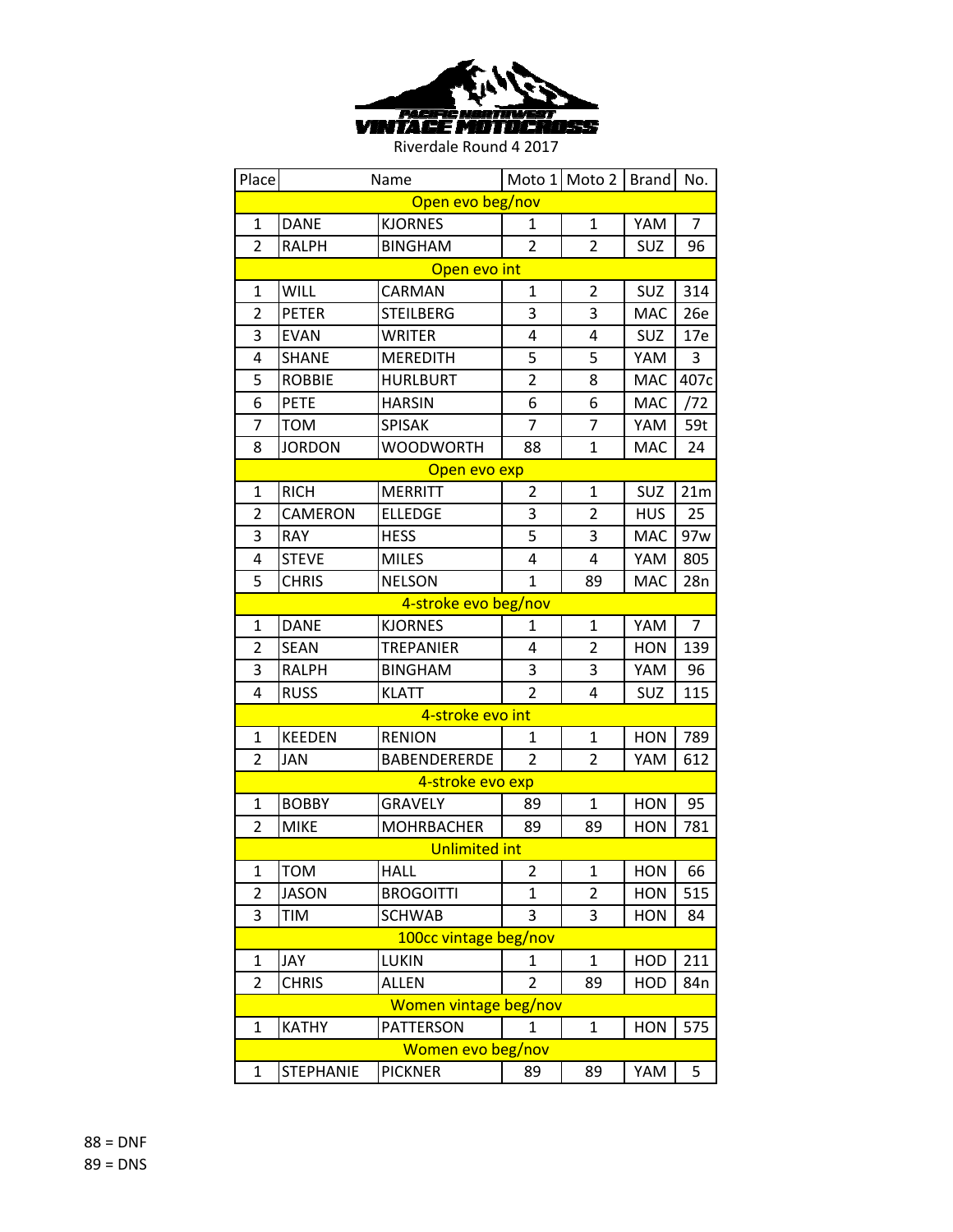

| Place           |                 | Name                |                | Moto 1 Moto 2   Brand |            | No. |  |  |
|-----------------|-----------------|---------------------|----------------|-----------------------|------------|-----|--|--|
| Women evo exp   |                 |                     |                |                       |            |     |  |  |
| $\mathbf{1}$    | <b>KRISTI</b>   | <b>JOHANSEN</b>     | $\mathbf{1}$   | $\mathbf{1}$          | <b>HON</b> | 378 |  |  |
|                 | +50 evo beg/nov |                     |                |                       |            |     |  |  |
| $\mathbf{1}$    | <b>BILLY</b>    | <b>WINKER</b>       | 1              | $\mathbf{1}$          | YAM        | 19v |  |  |
| $\overline{2}$  | <b>TONY</b>     | <b>MILLER</b>       | $\overline{2}$ | $\overline{2}$        | <b>MAC</b> | 88  |  |  |
| 3               | <b>MIKE</b>     | <b>BUSTO</b>        | 4              | 3                     | SUZ        | 4t  |  |  |
| 4               | <b>SEAN</b>     | <b>CHASE</b>        | 3              | 5                     | <b>HUS</b> | 9   |  |  |
| 5               | <b>DARRELL</b>  | <b>MCCOY</b>        | 5              | 4                     | YAM        | 168 |  |  |
| 6               | <b>RICK</b>     | <b>COOPER</b>       | $\overline{7}$ | 6                     | YAM        | 24  |  |  |
| $\overline{7}$  | <b>KEN</b>      | <b>CUTSFORTH</b>    | 6              | 7                     | YAM        | 59k |  |  |
|                 |                 | +50 evo int         |                |                       |            |     |  |  |
| $\mathbf{1}$    | <b>DOUG</b>     | <b>MATTSON</b>      | $\overline{2}$ | $\mathbf{1}$          | YAM        | 9   |  |  |
| $\overline{2}$  | <b>DAVID</b>    | <b>GLASSOW</b>      | $\mathbf{1}$   | 4                     | <b>HON</b> | 84  |  |  |
| 3               | <b>JEFF</b>     | <b>MCCLAIN</b>      | 3              | 3                     | <b>HON</b> | 671 |  |  |
| $\overline{4}$  | <b>DAVID</b>    | <b>ANDERSON</b>     | 5              | $\overline{2}$        | <b>SUZ</b> | 17  |  |  |
| 5               | <b>PETER</b>    | <b>STEILBERG</b>    | 6              | 5                     | <b>MAC</b> | 26e |  |  |
| 6               | <b>JEFF</b>     | YOUNG               | 4              | 8                     | YAM        | 4x  |  |  |
| $\overline{7}$  | <b>JAN</b>      | <b>BABENDERERDE</b> | 8              | 6                     | YAM        | 612 |  |  |
| 8               | <b>KEVIN</b>    | <b>COOLEY</b>       | 9              | $\overline{7}$        | SUZ        | 13  |  |  |
| 9               | <b>JEFF</b>     | <b>CONNER</b>       | $\overline{7}$ | 89                    | <b>MAC</b> | 54  |  |  |
| 10              | <b>RAY</b>      | <b>MATSON</b>       | 10             | 89                    | YAM        | 76  |  |  |
| 11              | <b>WILL</b>     | CARMAN              | 11             | 89                    | <b>SUZ</b> | 314 |  |  |
| 12              | TIM             | <b>KENNEDY</b>      | 89             | 89                    | MAC        | 63  |  |  |
|                 |                 | +50 evo exp         |                |                       |            |     |  |  |
| $\mathbf{1}$    | <b>MARK</b>     | SULLIVAN            | $\mathbf{1}$   | $\mathbf{1}$          | YAM        | 675 |  |  |
| $\overline{2}$  | <b>RANDY</b>    | <b>HUBBARD</b>      | 3              | $\overline{2}$        | <b>HON</b> | 571 |  |  |
| 3               | <b>RICH</b>     | <b>MERRITT</b>      | $\overline{2}$ | 3                     | SUZ        | 21m |  |  |
| 4               | <b>STEVE</b>    | <b>MILES</b>        | 4              | 4                     | YAM        | 805 |  |  |
| 5               | RAY             | <b>HESS</b>         | 5              | 5                     | <b>MAC</b> | 97w |  |  |
| +60 evo beg/nov |                 |                     |                |                       |            |     |  |  |
| 1               | SAM             | <b>FURER</b>        | 1              | 1                     | YAM        | 6   |  |  |
| $\overline{2}$  | WARREN          | <b>CHASE</b>        | $\overline{2}$ | $\overline{2}$        | <b>HUS</b> | 181 |  |  |
| 3               | CURT            | <b>RUTHRUFF</b>     | 3              | 3                     | <b>HUS</b> | 256 |  |  |
| 4               | KEN             | <b>HURLBURT</b>     | 4              | 4                     | <b>MAC</b> | 007 |  |  |
| 5               | <b>MICHAEL</b>  | <b>CARPENTER</b>    | 5              | 5                     | <b>HON</b> | 330 |  |  |
| 6               | <b>FORREST</b>  | <b>TOMKINS</b>      | 89             | 89                    | SUZ        | 51  |  |  |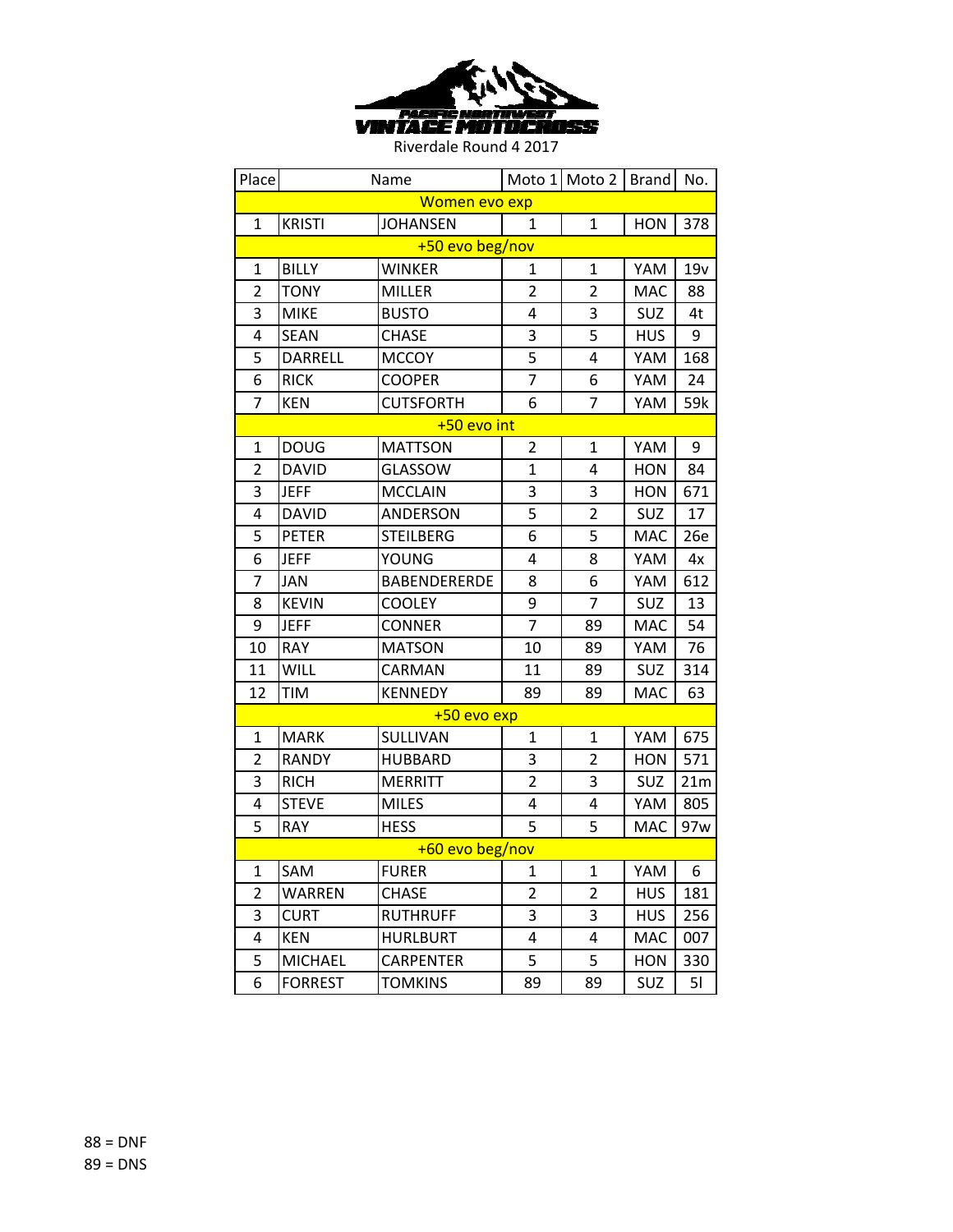

| Place               |                | Name             |                | Moto 1 Moto 2  | <b>Brand</b> | No.  |  |
|---------------------|----------------|------------------|----------------|----------------|--------------|------|--|
| +60 evo int         |                |                  |                |                |              |      |  |
| $\mathbf{1}$        | <b>DOUG</b>    | <b>MATTSON</b>   | $\overline{2}$ | $\mathbf{1}$   | YAM          | 9    |  |
| $\overline{2}$      | TIM            | <b>KENNEDY</b>   | 1              | $\overline{2}$ | <b>MAC</b>   | 63   |  |
| 3                   | <b>BLAINE</b>  | <b>ELLEDGE</b>   | 3              | 3              | <b>HUS</b>   | 24   |  |
| 4                   | JAY            | <b>AITCHESON</b> | 4              | 89             | OSS          | 55a  |  |
| 5                   | <b>RAY</b>     | <b>MATSON</b>    | 89             | 89             | YAM          | 76   |  |
|                     |                | +60 evo exp      |                |                |              |      |  |
| $\mathbf{1}$        | <b>SKEET</b>   | <b>HISE</b>      | $\mathbf{1}$   | $\mathbf{1}$   | YAM          | 00   |  |
|                     |                | 250 evo beg/nov  |                |                |              |      |  |
| $\mathbf{1}$        | <b>WYATT</b>   | <b>HADALLER</b>  | 1              | $\mathbf{1}$   | <b>KTM</b>   | 77   |  |
| $\overline{2}$      | <b>DAN</b>     | <b>BELOIT</b>    | $\overline{2}$ | 3              | YAM          | 71   |  |
| 3                   | <b>BILLY</b>   | <b>WINKER</b>    | 4              | $\overline{2}$ | YAM          | 19v  |  |
| 4                   | <b>REED</b>    | <b>EVANS</b>     | 3              | 4              | YAM          | 12   |  |
| 5                   | <b>SEAN</b>    | <b>TREPANIER</b> | 5              | 6              | <b>HON</b>   | 139  |  |
| 6                   | LUKE           | <b>CHASE</b>     | $\overline{7}$ | 5              | <b>HUS</b>   | 18   |  |
| 7                   | <b>STEPHEN</b> | <b>CHASE</b>     | 6              | 8              | <b>HUS</b>   | /9   |  |
| 8                   | <b>RALPH</b>   | <b>BINGHAM</b>   | 8              | 7              | <b>SUZ</b>   | 96   |  |
| 9                   | <b>KEN</b>     | <b>CUTSFORTH</b> | 10             | 9              | YAM          | 59k  |  |
| 10                  | <b>RICK</b>    | <b>COOPER</b>    | 9              | 10             | YAM          | 24   |  |
| 11                  | <b>MICHAEL</b> | <b>CARPENTER</b> | 11             | 11             | <b>HON</b>   | 330  |  |
| 12                  | VANCE          | <b>KINCHEN</b>   | 89             | 89             | <b>HON</b>   | 17   |  |
|                     |                | 250 evo int      |                |                |              |      |  |
| 1                   | <b>DAVID</b>   | <b>ANDERSON</b>  | 2              | $\mathbf{1}$   | SUZ          | 17   |  |
| $\overline{2}$      | <b>JEFF</b>    | <b>MCCLAIN</b>   | $\overline{1}$ | $\overline{2}$ | <b>HON</b>   | 671  |  |
| 3                   | <b>ROBBIE</b>  | <b>HURLBURT</b>  | 3              | 3              | <b>MAC</b>   | 407c |  |
| 4                   | <b>AARON</b>   | <b>RUSSEL</b>    | 5              | 4              | YAM          | 182  |  |
| 5                   | <b>CRAIG</b>   | <b>INGRAM</b>    | 4              | $\overline{7}$ | MAC          | 82n  |  |
| 6                   | <b>JORDON</b>  | <b>WOODWORTH</b> | $\overline{7}$ | 5              | <b>MAC</b>   | /24  |  |
| $\overline{7}$      | <b>WARREN</b>  | LEW (JR)         | 6              | 6              | YAM          | 198  |  |
| 250 evo exp         |                |                  |                |                |              |      |  |
| 1                   | <b>BLAKE</b>   | <b>KELLEY</b>    | 1              | 1              | YAM          | 12   |  |
| $\overline{2}$      | <b>KELLY</b>   | YOUNG            | $\overline{2}$ | $\overline{2}$ | YAM          | 4x   |  |
| +40 vintage beg/nov |                |                  |                |                |              |      |  |
| $\mathbf{1}$        | <b>WADE</b>    | <b>BRAGET</b>    | 1              | $\mathbf{1}$   | YAM          | 175  |  |
| +40 vintage exp     |                |                  |                |                |              |      |  |
| 1                   | <b>BRETT</b>   | <b>GIBONEY</b>   | 1              | 1              | CZ           | 759  |  |
| $\overline{2}$      | <b>JASON</b>   | <b>THOMPSON</b>  | $\overline{2}$ | $\overline{2}$ | YAM          | 33y  |  |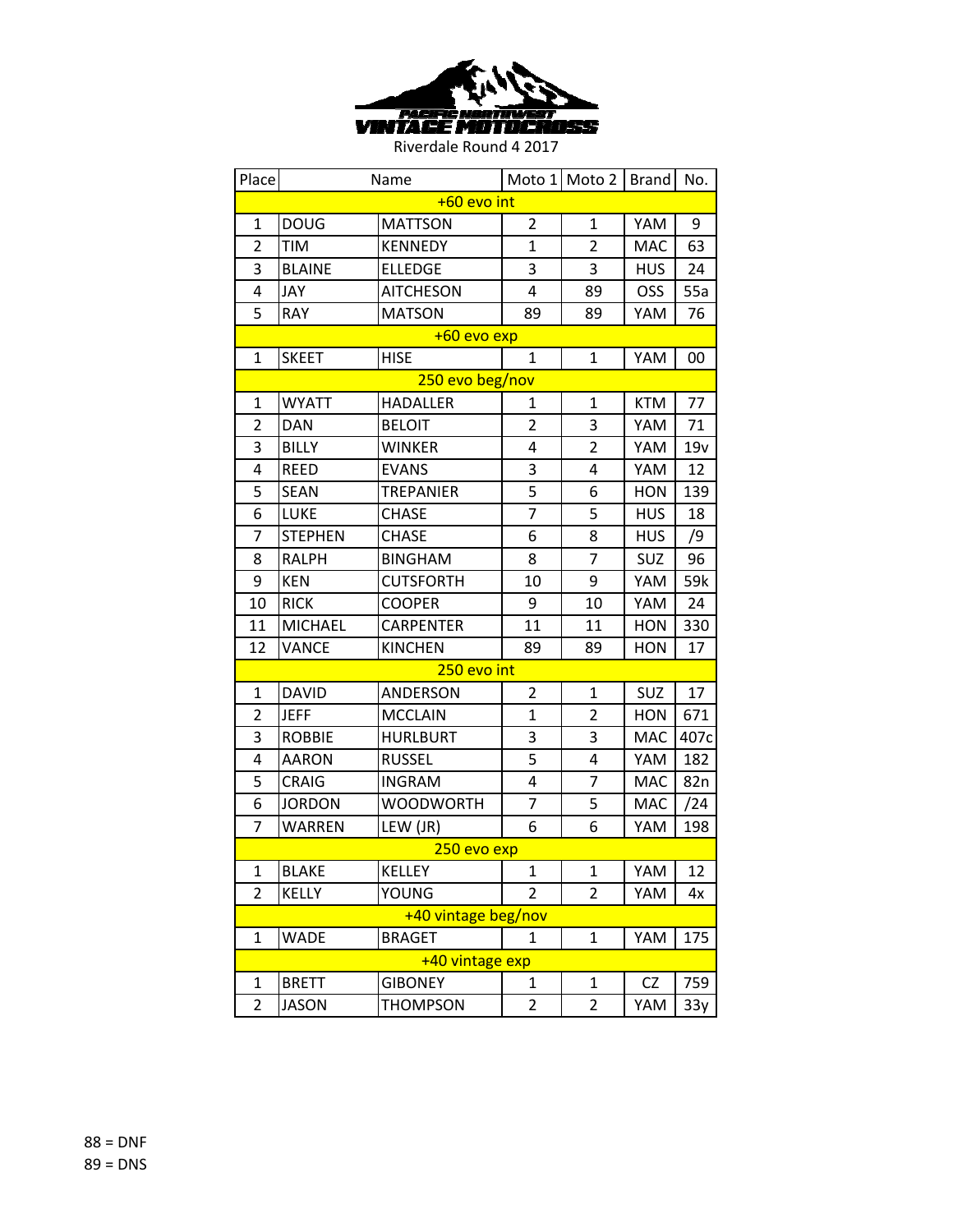

| Place               |                     | Name                     |                | Moto 1 Moto 2  | <b>Brand</b> | No.            |  |  |
|---------------------|---------------------|--------------------------|----------------|----------------|--------------|----------------|--|--|
| 125 vintage beg/nov |                     |                          |                |                |              |                |  |  |
| $\mathbf{1}$        | <b>FORREST</b>      | <b>TOMKINS</b>           | 1              | $\mathbf{1}$   | YAM          | 33y            |  |  |
| $\overline{2}$      | GEORGE              | <b>FULLER</b>            | $\overline{2}$ | $\overline{2}$ | <b>HON</b>   | 7              |  |  |
| 3                   | <b>JEFF</b>         | ANDERSON                 | 3              | 3              | CAN          | 61             |  |  |
| $\mathbf{1}$        | <b>GREG</b>         | <b>KUPILLAS</b>          | $\mathbf{1}$   | $\mathbf{1}$   | <b>HUS</b>   | 32             |  |  |
| $\overline{2}$      | <b>DENNIS</b>       | <b>RHODES</b>            | 2              | $\overline{2}$ | <b>HUS</b>   | 147            |  |  |
| 3                   | <b>MICHAEL</b>      | <b>CARPENTER</b>         | 3              | 89             | <b>HON</b>   | 330            |  |  |
|                     |                     | Inter-Am beg/nov         |                |                |              |                |  |  |
| $\mathbf{1}$        | <b>RICK</b>         | <b>DEFORD</b>            | $\mathbf{1}$   | $\mathbf{1}$   | YAM          | 236            |  |  |
|                     |                     | 4-stroke vintage beg/nov |                |                |              |                |  |  |
| $\mathbf{1}$        | <b>CHRIS</b>        | <b>ALLEN</b>             | 89             | 88             | <b>HON</b>   | 49u            |  |  |
|                     |                     | Vintage Open Age beg/nov |                |                |              |                |  |  |
| $\mathbf{1}$        | <b>MICHAEL</b>      | <b>CARPENTER</b>         | 1              | 89             | <b>HON</b>   | 330            |  |  |
|                     |                     | <b>Trans-Am int</b>      |                |                |              |                |  |  |
| $\mathbf{1}$        | <b>BRIAN</b>        | <b>STOREY</b>            | $\mathbf{1}$   | $\mathbf{1}$   | SUZ          | 84             |  |  |
| 2                   | JAY                 | <b>AITCHESON</b>         | $\overline{2}$ | 2              | <b>OSS</b>   | 55a            |  |  |
| 3                   | <b>ED</b>           | <b>SHETLER</b>           | 89             | 89             | YAM          | $\overline{2}$ |  |  |
|                     | <b>Trans-Am exp</b> |                          |                |                |              |                |  |  |
| $\mathbf{1}$        | <b>BOBBY</b>        | <b>GRAVELY</b>           | $\mathbf{1}$   | $\mathbf{1}$   | <b>HON</b>   | 95             |  |  |
|                     |                     | 100cc evo int            |                |                |              |                |  |  |
| $\mathbf{1}$        | <b>WARREN</b>       | LEW (JR)                 | 1              | $\mathbf{1}$   | <b>HON</b>   | 789            |  |  |
|                     |                     | <b>Evo Open Age int</b>  |                |                |              |                |  |  |
| $\mathbf{1}$        | <b>BRIAN</b>        | <b>COLOFF</b>            | 1              | $\mathbf{1}$   | <b>HON</b>   | 327            |  |  |
| $\mathbf{1}$        | <b>BOB</b>          | <b>WINKER</b>            | $\mathbf{1}$   | $\mathbf{1}$   | YAM          | 116x           |  |  |
|                     |                     | +40 evo beg/nov          |                |                |              |                |  |  |
| 1                   | <b>DAN</b>          | <b>BELOIT</b>            | 1              | 1              | YAM          | 71             |  |  |
| $\overline{2}$      | <b>PATRICK</b>      | <b>HOWLAND</b>           | 3              | $\overline{2}$ | SUZ          | 13             |  |  |
| 3                   | <b>RUSS</b>         | <b>KLATT</b>             | $\overline{2}$ | 3              | YAM          | 116            |  |  |
| 4                   | <b>KEVIN</b>        | <b>HOLT</b>              | 89             | 89             | <b>HUS</b>   | 514            |  |  |
|                     | +40 evo int         |                          |                |                |              |                |  |  |
| 1                   | JEFF                | CRAWFORD                 | 1              | 1              | YAM          | 411            |  |  |
| $\overline{2}$      | CRAIG               | <b>INGRAM</b>            | $\overline{2}$ | $\overline{2}$ | <b>MAC</b>   | 82n            |  |  |
| 3                   | GRANT               | <b>ELSWORTH</b>          | 3              | 3              | <b>HON</b>   | 60             |  |  |
| 4                   | AARON               | <b>RUSSEL</b>            | 4              | 4              | YAM          | 12             |  |  |
| 5                   | SHANE               | <b>MEREDITH</b>          | 5              | 5              | YAM          | 3              |  |  |
| 6                   | TOM                 | <b>SPISAK</b>            | 6              | 6              | YAM          | 59t            |  |  |
| +40 evo exp         |                     |                          |                |                |              |                |  |  |
| $\mathbf{1}$        | <b>BOB</b>          | <b>WINKER</b>            | $\overline{2}$ | $\mathbf{1}$   | YAM          | 116x           |  |  |
| $\overline{2}$      | <b>CHRIS</b>        | <b>NELSON</b>            | 1              | 89             | <b>MAC</b>   | 28n            |  |  |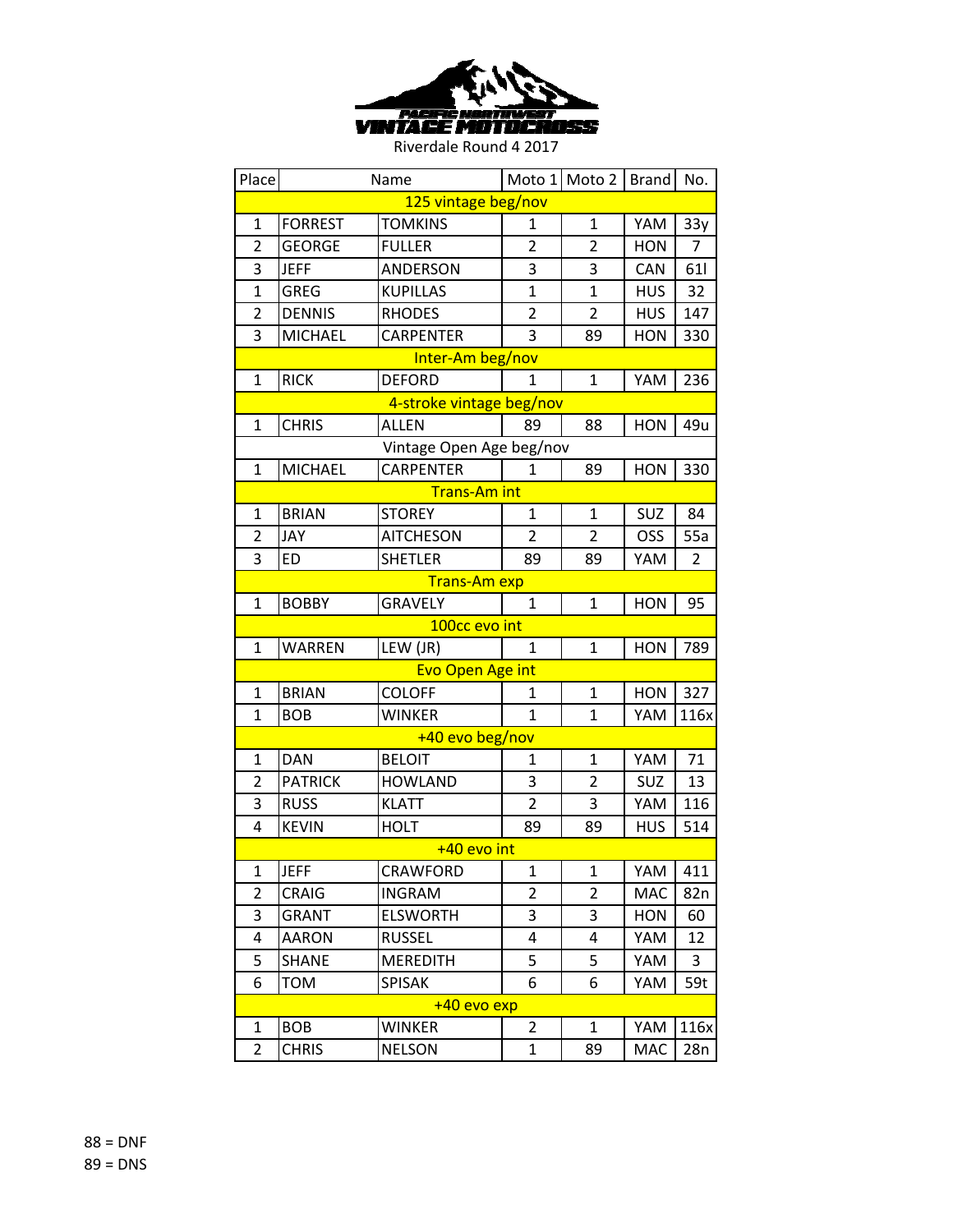

| Place               |                 | Name                 |                | Moto 1 Moto 2  | <b>Brand</b> | No.             |  |  |  |
|---------------------|-----------------|----------------------|----------------|----------------|--------------|-----------------|--|--|--|
| +50 vintage beg/nov |                 |                      |                |                |              |                 |  |  |  |
| $\mathbf{1}$        | <b>DAVID</b>    | <b>OSWALT</b>        | $\mathbf{1}$   | $\mathbf{1}$   | <b>HON</b>   | 44              |  |  |  |
| $\overline{2}$      | <b>GEORGE</b>   | <b>FULLER</b>        | 2              | $\overline{2}$ | <b>HON</b>   | 7               |  |  |  |
| 3                   | <b>GREG</b>     | <b>KUPILLAS</b>      | 3              | 3              | <b>HUS</b>   | 32              |  |  |  |
| 4                   | <b>JEFF</b>     | ANDERSON             | 4              | 4              | <b>CAN</b>   | 611             |  |  |  |
|                     | +50 vintage int |                      |                |                |              |                 |  |  |  |
| 1                   | <b>CHET</b>     | <b>MALITO</b>        | 1              | $\mathbf{1}$   | <b>KAW</b>   | 38m             |  |  |  |
| $\overline{2}$      | <b>DAVID</b>    | <b>GLASSOW</b>       | $\overline{2}$ | $\overline{2}$ | <b>HON</b>   | 84              |  |  |  |
|                     |                 | +50 vintage exp      |                |                |              |                 |  |  |  |
| 1                   | <b>MARK</b>     | SULLIVAN             | 1              | 1              | <b>CZ</b>    | 675             |  |  |  |
| $\overline{2}$      | <b>CLARENCE</b> | <b>GARDNER</b>       | 3              | 2              | <b>HON</b>   | 15              |  |  |  |
| 3                   | <b>KELLY</b>    | <b>RAMBO</b>         | 2              | 3              | <b>KAW</b>   | 26              |  |  |  |
| 4                   | <b>ED</b>       | <b>SCHANDL</b>       | 4              | 4              | <b>CZ</b>    | 777             |  |  |  |
|                     |                 | +60 vintage beg/nov  |                |                |              |                 |  |  |  |
| $\mathbf{1}$        | <b>CURT</b>     | <b>RUTHRUFF</b>      | 1              | $\mathbf{1}$   | <b>HUS</b>   | 256             |  |  |  |
| $\overline{2}$      | LARRY           | LOGSDON              | $\overline{2}$ | 2              | <b>CAN</b>   | 51              |  |  |  |
| 3                   | <b>MARTY</b>    | <b>GREGORY</b>       | 3              | 3              | <b>BUL</b>   | 48g             |  |  |  |
| 4                   | <b>MICHAEL</b>  | <b>CARPENTER</b>     | 4              | 4              | <b>HON</b>   | 330             |  |  |  |
|                     |                 | +60 vintage int      |                |                |              |                 |  |  |  |
| $\mathbf{1}$        | <b>BLAINE</b>   | <b>ELLEDGE</b>       | $\mathbf{1}$   | $\mathbf{1}$   | <b>HUS</b>   | 24              |  |  |  |
| 2                   | <b>TIM</b>      | <b>KENNEDY</b>       | 2              | 2              | <b>BUL</b>   | 63v             |  |  |  |
| 3                   | <b>NORM</b>     | <b>WRIGHT</b>        | 3              | 3              | PEN          | 90 <sub>n</sub> |  |  |  |
|                     |                 | +70 vintage beg/nov  |                |                |              |                 |  |  |  |
| $\mathbf{1}$        | <b>RICK</b>     | <b>DEFORD</b>        | 1              | $\mathbf{1}$   | <b>HUS</b>   | 236             |  |  |  |
|                     |                 | 250 vintage int      |                |                |              |                 |  |  |  |
| 1                   | <b>CURT</b>     | <b>SNIDER</b>        | 1              | 1              | <b>HON</b>   | 221             |  |  |  |
|                     |                 | 250 vintage exp      |                |                |              |                 |  |  |  |
| $\mathbf 1$         | <b>BRETT</b>    | <b>GIBONEY</b>       | 1              | 1              | <b>CZ</b>    | 759             |  |  |  |
| $\overline{2}$      | <b>CLARENCE</b> | <b>GARDNER</b>       | $\overline{2}$ | $\overline{2}$ | <b>HON</b>   | 15              |  |  |  |
| 3                   | <b>ED</b>       | <b>SCHANDL</b>       | 3              | 3              | Mon          | 777             |  |  |  |
|                     |                 | 4-stroke vintage exp |                |                |              |                 |  |  |  |
| $\mathbf 1$         | <b>BOBBY</b>    | <b>GRAVELY</b>       | 1              | 1              | <b>HON</b>   | 95              |  |  |  |
|                     |                 | 125 evo beg/nov      |                |                |              |                 |  |  |  |
| $\mathbf{1}$        | SEAN            | <b>CHASE</b>         | $\mathbf{1}$   | 1              | <b>HUS</b>   | 9               |  |  |  |
| 125 evo int         |                 |                      |                |                |              |                 |  |  |  |
| 1                   | DAN             | <b>MCCONNELL</b>     | 2              | 1              | <b>HON</b>   | 93              |  |  |  |
| $\overline{2}$      | <b>KEEDEN</b>   | <b>RENION</b>        | $\mathbf{1}$   | 2              | <b>HON</b>   | 789             |  |  |  |
| 3                   | GRANT           | <b>ELSWORTH</b>      | 3              | 3              | <b>HON</b>   | 60              |  |  |  |
| 4                   | <b>BRIAN</b>    | <b>COLOFF</b>        | 4              | 4              | <b>HON</b>   | 327             |  |  |  |
| 5                   | <b>KRISTI</b>   | <b>JOHANSEN</b>      | 5              | 89             | <b>HON</b>   | 378             |  |  |  |